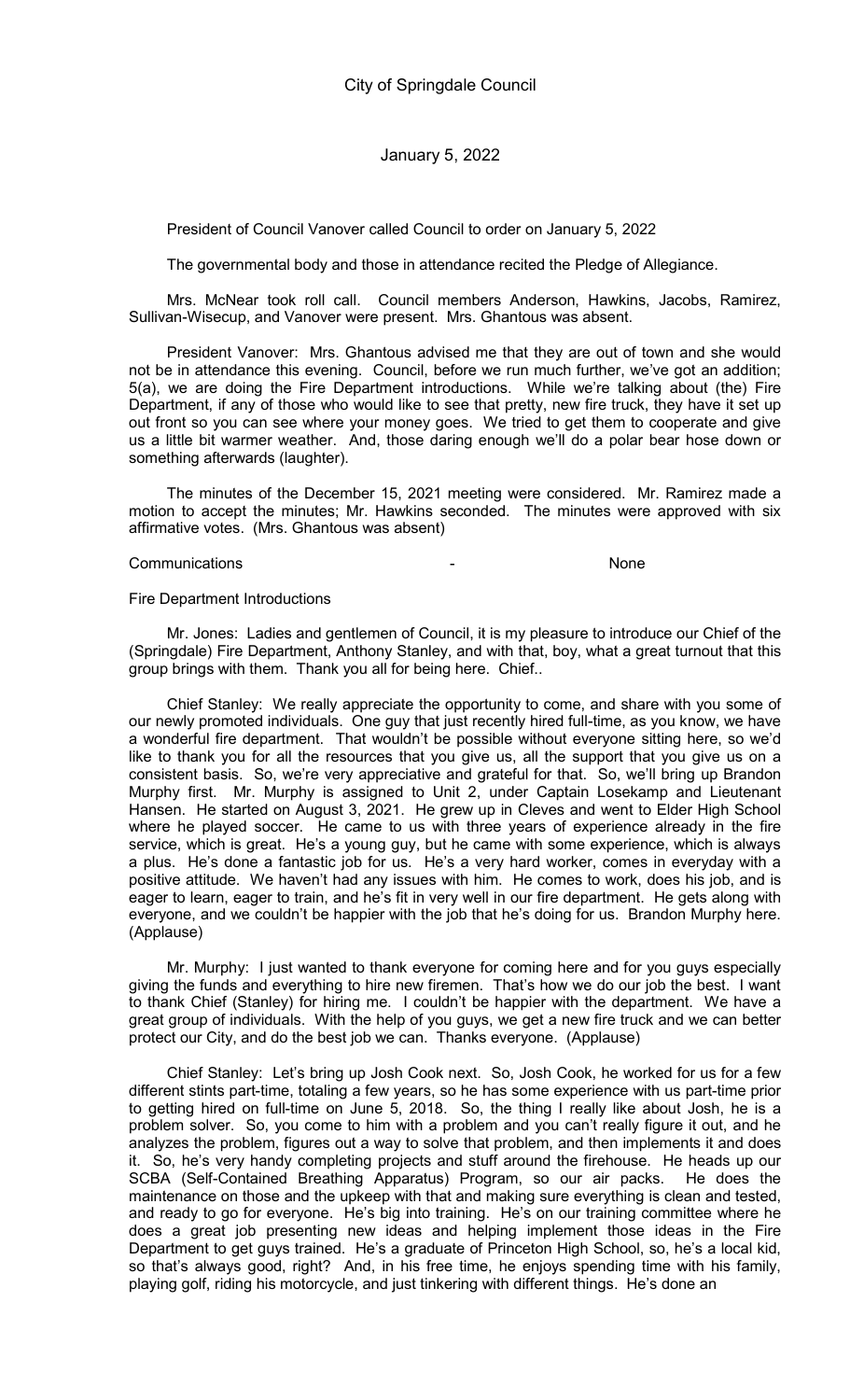Chief Stanley (continued): excellent job. He was promoted to Lieutenant. Actually, yesterday was his first day as Lieutenant, and he liked it so much he stayed over and worked ten hours of overtime. But, we're thrilled to have in the position. We really feel like he's a solid leader in the Fire Department. He's going to do a really good job in that position, and we're really anxious to watch him grow and develop in the position of Fire Lieutenant. So, Josh Cook. (Applause)

Lieutenant Cook: Well, that's quite an introduction. First and foremost, ladies and gentlemen of the Council, Mayor Webster, John (Jones), Brian (Uhl), Joe (Braun), and Shawn (Riggs), I want to give you guys the utmost thanks for allowing me this opportunity. I've been in the first service for 14 years now, and I really look forward to bringing my knowledge and skills and being able to apply that, not just for the Fire Department as a whole, but as well as the citizens of this great City. So, thank you very much for that opportunity, and you can always count on me to do what's best for the citizens of this community. Second most, I'd like to thank my wife, Melanie, my son, Braelen, and my stepdaughter Lexi for always being there to support me. They've been the backbone of my success, and I owe them nothing but the most heartfelt thanks I can give them. I really look forward to taking my leadership and applying that to this department and making it the best department for you guys, to make you guys look good, as well as performing a great service for this community. Thank you very much. (Applause)

### President Vanover: Thank you.

Chief Stanley: Mr. Joe Hansen, come on up. So, Joe Hansen, he started with us fulltime March 28, 2017. He previously lived in California where he graduated from Golden West High School; no idea where that is. Sorry Joe. He's heavily involved in our training division as well. He's on our training committee. He frequently comes up with great training ideas and works hard to help implement those. He's a hard worker. Big into fitness. He chairs our fitness committee so he is a representative of his unit day, and he comes up with different ideas on how to acquire equipment, better the workout room. Different workouts guys can do, and works with people to help them become more physically fit, which is a big part of our job. So, we're happy about that. He is assigned to Unit 2, under Captain Brian Losekamp. So, he would be on that shift. In his free time, he enjoys spending time with his family, participating in outdoor activities, and, of course, working out; he enjoys that. The thing I really like about Joe is he always has a positive attitude. So, no matter the circumstances, everyone has a bad day, but you never know when Joe has a bad day. He comes to work, he has a good attitude; is always respectful. We're really excited to have him in this position, and, just like Josh, we think he's going to do a fantastic job as a Lieutenant in our department, so we're really happy about that. So, this is Joe Hansen. (Applause)

Lieutenant Hansen: Good evening. Council, City Administration, Casey Williams, and Chief Stanley, thank you very much for trusting me with this position. I'm going to do this well. I'm excited for this. I love this City, I love my job, and I look forward to a long and fruitful career here in this position. Just leading well; leading a fantastic team. I work with great men and women and I couldn't be happier with this. So, thank you very much. My next big thanks goes to my wife, Christy, for just a great amount of sacrifice that she has just given through time for me to excel in this. For me to be able to go and train. The times I spent preparing for this, to test for this position. A lot of time sacrificed, and I couldn't be more thankful. Thank you, and to the rest of my family, my crew, they guys here who have invested so much into me, so much time, so much of their knowledge, I wouldn't be where I am without them, so, thank you. (Applause)

Chief Stanley: Next, Mr. Scott Williams, please come up. So, Scott has been with us since November 20, 2002. So, he's been here a long time. He's one of our more tenured members of the Fire Department. One thing that I noticed about Scott very early on when he came, I didn't know him before he came here, but, one thing that I really notice is that, you know people always say you don't have to have a title to be a leader, he showed leadership from the first day that he walked in the Fire Department. So, his willingness to help people, the way that he carried himself from day to day, shift to shift, he lead by example. He's very organized, very detail-oriented so that helps him. It developed that routine day to day. So, to be a good officer, you have to be a good firefighter, and I don't know any that's better than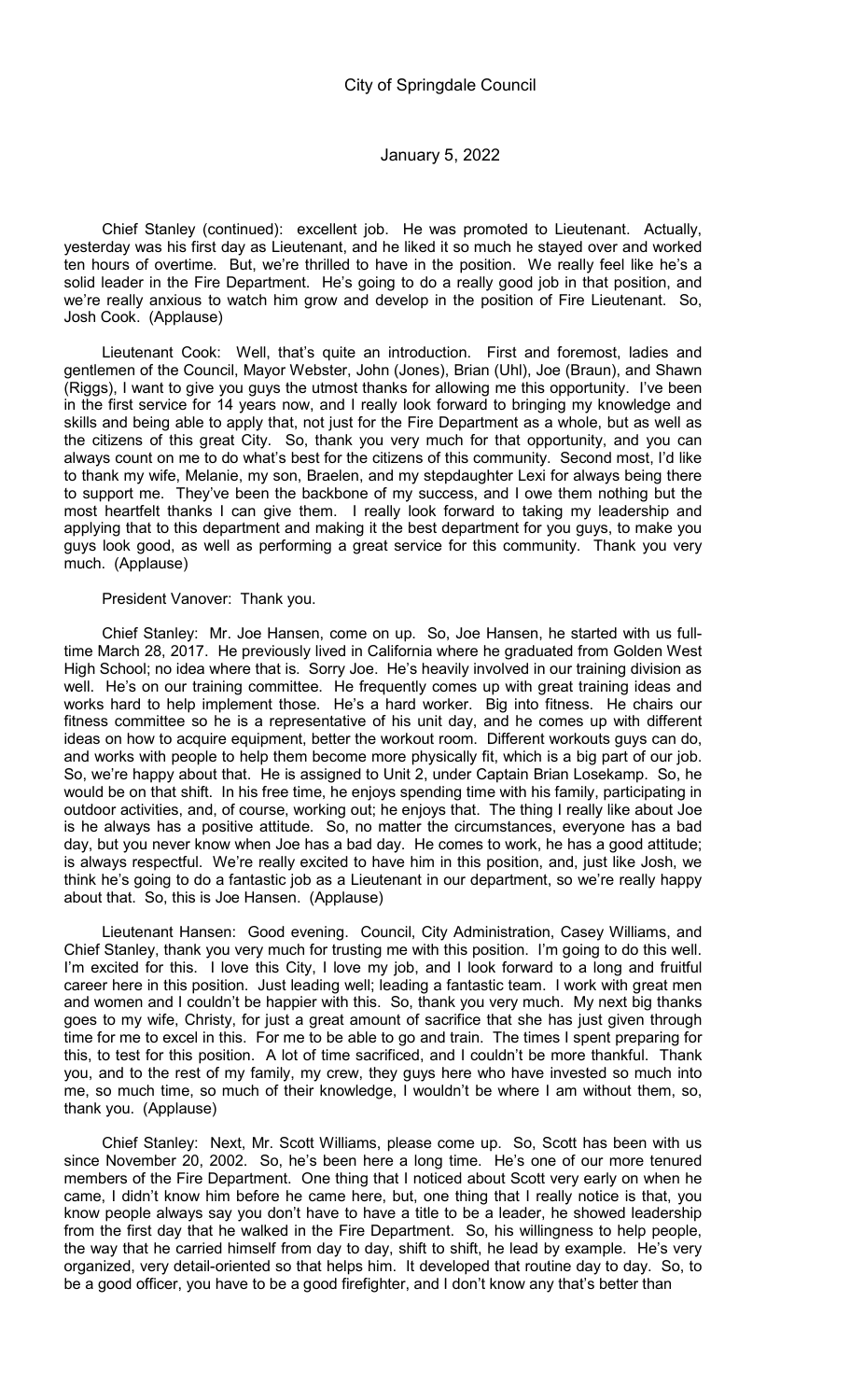Chief Stanley (continued): Scott, so, like I said, his incredible work ethic, his attention to detail is second to none. Passion for the fire service, and passion for the Springdale Fire Department. He really cares about the Fire Department. He's an excellent instructor. He's on the training committee as well, so he's taught a lot of trainees, helped develop a lot of our personnel, and he really has a passion for that part of the job. He's an amazing grant writer. So, I don't know if you know that or not, but, Scott has brought in over \$500,000 for the City in grants. So, that's special, from SCBA's to the vehicle exhaust system, heart monitors, reimbursement for a large percentage of the wages and benefits for three of our personnel over the last three years with the SAFER (Staffing for Adequate Fire and Emergency Response) Grant, the FEMA grant. He has done an excellent job helping us acquire things that we may not be able to get without the grant funds. So, I'm very happy to have him in that capacity, very proud of the job that he's done there. He was promoted to Captain on October 22, 2013, so when I got promoted to Assistant Chief, he actually replaced me on my shift, and I may be a little biased, but I thought I did a pretty good job as a Captain, but he came in and took it to another level, and did an even better job, so I'm very proud of the job that he did there. It wasn't an easy decision. We have very capable officers, Captain Steve Sarver was also in the process. He does an excellent job for us, and, unfortunately, we can only pick one. We selected Scott and he started on September 13, 2021 as the Assistant Chief, and hit the ground running. It was a seamless transition. He's exceeded my expectations to this point. I couldn't be more proud of the job that he has done. I'm very happy to have him, so, thank you guys so much for backfilling that position. I'm very grateful and happy for that. We work well together. We complement each other very well, and we're trying to do the best we can with the Fire Department. We really feel like we're moving it forward and we're going a great job and Scott is a huge part of that. So, in his off time, he enjoys spending time with his family, he's a deacon at his church. He serves his community as a Councilmember, and he also operates a feeding program for the Little Miami School District which is huge for that area. So, helping some underprivileged kids have meals when they would go without. So, that's probably way more than he wanted me to tell you guys. Scott is very humble. If it was up to him, he wouldn't even be here tonight. He wants to stay in the shadows and just do his job, and he really doesn't like all the attention, but, tonight, he's going to get some because it is very well deserved. So I give you Assistant Chief Scott Williams. (Applause)

Assistant Chief Williams: Thank you Chief for your kind words. Again, thank you all for allowing us to be here tonight. We're grateful for the opportunity. Congratulations Lieutenants, and Brandon. They're all doing a great job, and the future of the Fire Department is very bright. I am just humbled and honored for the opportunity to serve as the Assistant Chief of the Fire Department. I come to work every day, try to work hard, give 110%. I think everybody that knows me, knows that. And, I vow to continue to do that and I think that the best days of our Fire Department and our City are certainly ahead of us, and we will continue to make things the best we can. A special thanks to my family for being here tonight. My dad, my mom, my inlaws, my brother is here. My wife, obviously, thank you so much, our four children are here. Without their support over the years, with all the long hours and everything, it's difficult on her to raise four kids when I'm not around, so, we've got some neighboring departments here; Fairfield is here tonight, Glendale, so thank you all for being here as well, and then all of our firefighters as well that are here. So, just very thankful and grateful for this opportunity. I will do my best, I promise. Thank you. (Applause)

Chief Stanley: We had one more promotion in the Fire Department, Craig Kuhlmann got promoted to Fire Captain, but unfortunately, he is ill, so he was unable to attend tonight, so we'll catch him the next time we're fortunate enough to come in front of you. But, just in closing I'd just like to thank you all again for the support of the Fire Department. Don't forget, we have the fire truck over there. We'll actually leave it inside since it's so cold outside. You can come inside and see it once the meeting is over. We'd love for you to do that. We can't thank you enough for that. To my knowledge, it's the biggest capital, as far as vehicles, the biggest capital expense in the history of the City, which is a huge deal. We're very, very grateful for that. We can't thank you enough. Thank you again for the opportunity tonight, and congratulations to the people that got promoted, congratulations to Brandon Murphy on being hired, and I'll second what Assistant Chief Williams said, thank you all for coming out tonight. It's a special night, and this shows you how special these four people are. We're very grateful. Thank you very much. (Applause)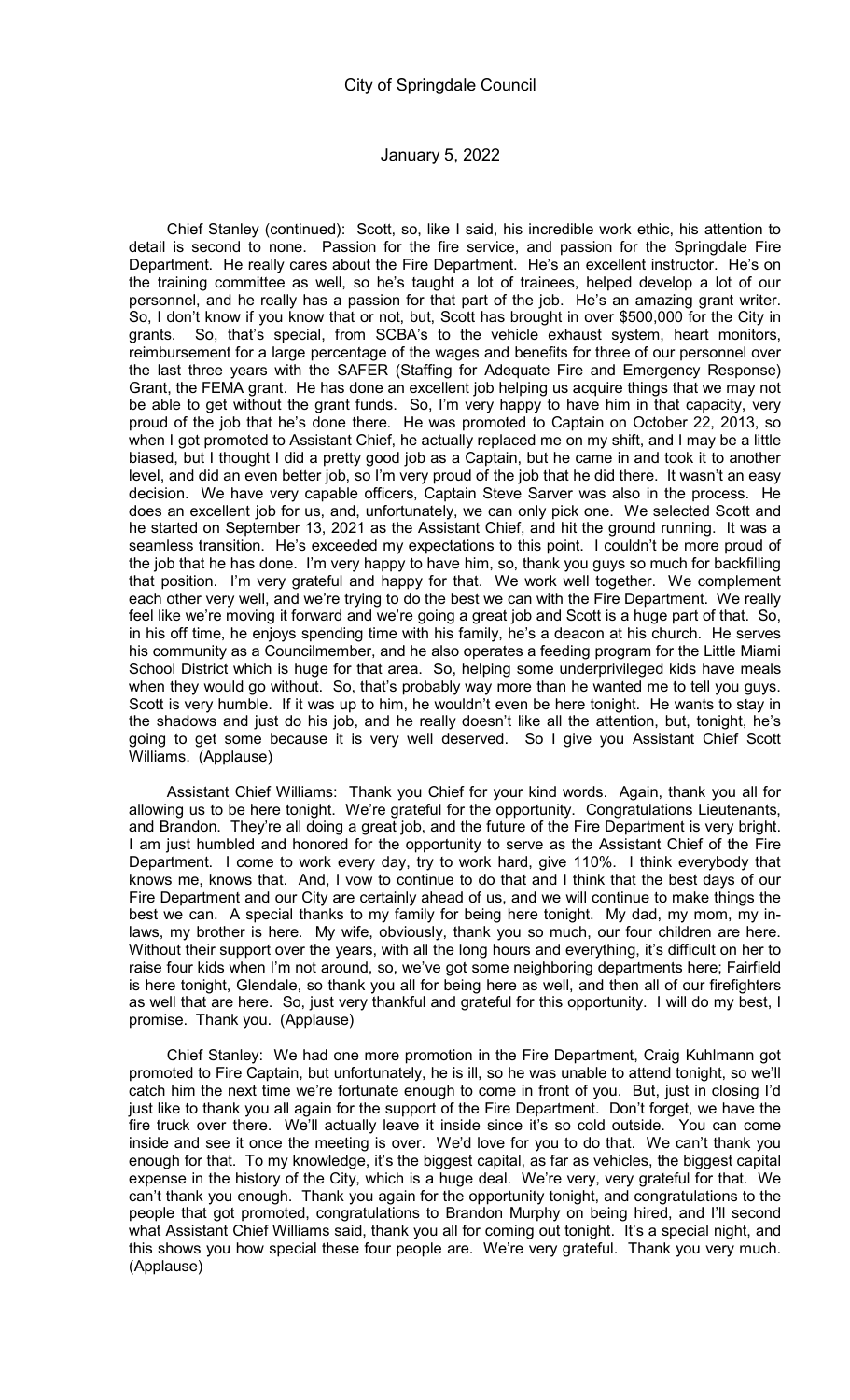Mayor Webster: Congratulations to you new guys. You've just joined one of the greatest fire departments in the greater Cincinnati area. I might be a little biased, but I think I've got a right to be. I've been part of this government now for 50 years, and I can honestly say that when I look at the structure in our Fire Department with our Chief, our new Assistant Chief, our Captains, and our Lieutenants, I have never seen a group more talented and dedicated than this group that we have today. And, I think it bodes well for the City in the future, and I'm sure all of you are aware of the fact that the last time that this group met on December 22nd, they gave a zoning approval for a massive redevelopment of Tri-County Mall. Once that comes to fruition, eight, ten, twelve years from now, we're probably going to add about 6,000 residents to this City. I think that this department has the structure in place, and I think it certainly has the personnel in place to handle that challenge because you don't put 2,400 housing units or 6,000 people into a community without it creating some additional "calls", if you will, on our EMS and our Fire Department. So, I think that we're very wellstructured to handle that, not only in the Police, but also in the Fire Department, so I couldn't be prouder of where we are today, and I'm anxious to get across the street to see that new Fire truck, but I hope you leave it out there until the weather turns a little warmer, if you don't mind. But, anyway, congratulations to you guys, and thank all of you, you men and women of the Springdale Fire Department for your dedication and all of us sleep a little better at night knowing that you're on duty out there taking care of us. So, thank you very much, and have a Happy New Year. (Applause)

President Vanover: Well, I would echo every single word. Over the years, I've interacted with the Fire Department, and have never been less than amazed at the work and the personnel that we have, and, Doyle (Webster) is right. You guys are our future, and, I think we're in good hands as some of us old guys start winding down. But, I too, I'll take our Fire Department up against, I'll even take the State and the country. I think we've got a group that just cannot be topped and I appreciate your dedication and working with us and I hope you all have a long, safe career because that's what we love to see. So, thank you.

Mr. Jones: Mr. President.

President Vanover: Yes.

Mr. Jones: If we could just give them a moment to exit. I know you keep hearing that the announcement is the apparatus is available for anybody up here that wants to see it. That goes for the public too. So, you're welcome to go over to the Fire Department and take a look at the new fire engine.

Communications from the Audience - None

Ordinances and Resolutions

Ordinance No. 01-2022 AN ORDINANCE ADOPTING THE ANNUAL APPROPRIATION/ESTIMATED RECEIPTS ORDINANCE FOR FISCAL YEAR ENDING DECEMBER 31, 2022

Mrs. Sullivan-Wisecup made a motion to adopt Ordinance No. 01-2022; Mr. Hawkins seconded.

Mr. Anderson: Just one question. The \$2.4 million dollar transfer in and then the \$1.6 million dollar to General Fund advancing in. I believe those were related to the Sheraton Hotel that was expected to close at the end of last year. Did that close, or do we have a new closing date?

Mr. Williams: Good evening. Let me answer that by, what I wanted to do is go through; there are some changes. You have your budget books. There were some changes made to the budget book that are reflected in this ordinance and I just want to go through that. As I go through that, I think I can answer those questions. The first one is to General Fund transfers out. We've got transfers out to Residential Recycling Fund. That was changed from \$122,000 to \$125,000. In the Grants Fund for 2022, for the American Rescue Plan Grant, we didn't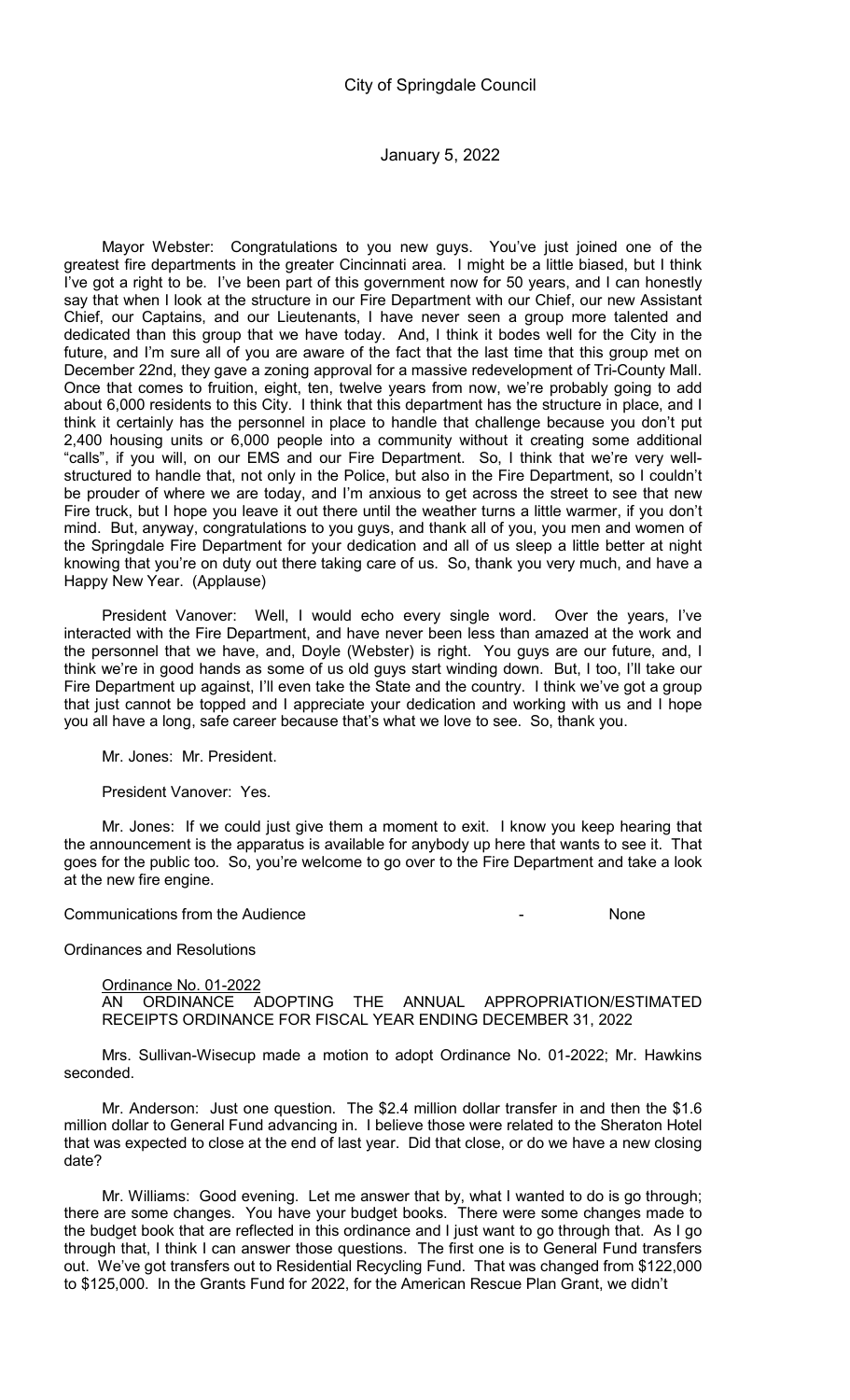Mr. Williams (continued): have anything appropriated for that grant. We thought it was a good idea to put an amount in there. We put \$425,000 just in case we do use those funds that we have something appropriated for it.

Capital Improvement Fund; the advance out back out to the General Fund, the \$1.6 million dollars, that was supposed to be in this year because we were under the impression that the Sheraton closing would happen in 2021, and it did not close. So, we had to just move that out to 2022, so when that closes, that money will be paid back. Then, on the Revenues side, again, we have the \$1.6 million dollars coming into the General Fund, the advance repay. We had an advance repay from the Grants Fund that did not get put in the document that needed to be put in the document, and then, also the sale of the Sheraton property, the \$2.1 million dollars that was accounted for in 2021 just got moved over to 2022. So, if anybody needs me to, I'd be more than happy to send a communication, or write something up regarding the pages those are on, but, those changes will be made and what's put on the website will reflect that.

Mr. Anderson: So, do we have an updated expectation for the closing date? I know we had spoken at the end of last year what it would mean to the budget if it pushed by three months or six months.

Mr. Kuchta: There were some snafus with the drawing up of the plat for recording of the closing and the corrections that were made were done right before Christmas and the holidays just came in and kind of squashed the intended closing to happen before the end of the year. They're contractually obligated to close in early February; I want to say February  $2^{nd}$  or the  $4^{th}$  or something; it's the first week in February is the latest that they can close, and there was a update call for some sale of Port Authority bonds a couple of days ago, and they're still on track to sell those bonds probably the second or third week in February, but they have to close and acquire the property before the bonds are sold, so, there's no indication that it's not going to happen. It should happen before the end of this month.

Mr. Anderson: So, with understanding that, you don't expect any cash flow problems or issues. I know we talked before that if it was three months late, it would be fine. So, this is still within that? We don't expect any problems?

Mr. Kuchta: We do not expect any problems.

Mr. Anderson: Thank you.

Mr. Kuchta: You're welcome.

Mr. Williams: Thank you.

President Vanover: Thank you.

Ordinance No. 01-2022 passes with six affirmative votes. (Mrs. Ghantous was absent)

Ordinance No. 02-2022 AN ORDINANCE APPROVING A ZONE CHANGE FOR THE REAL PROPERTY LOCATED AT 55 PROGRESS PLACE IN THE CITY OF SPRINGDALE

President Vanover: This is a first reading. We have a public hearing scheduled for January 19<sup>th</sup> on this issue, so it will be back, but did you have any discussion this evening? (None)

President Vanover: This is the Tax Review Board. We did reach contact with Mr. Mitchell, and he is interested in continuing, so at this point, I'll open the floor for nominations.

Mr. Anderson: I'd like to nominate Roy Mitchell for the position.

Mr. Hawkins: Second.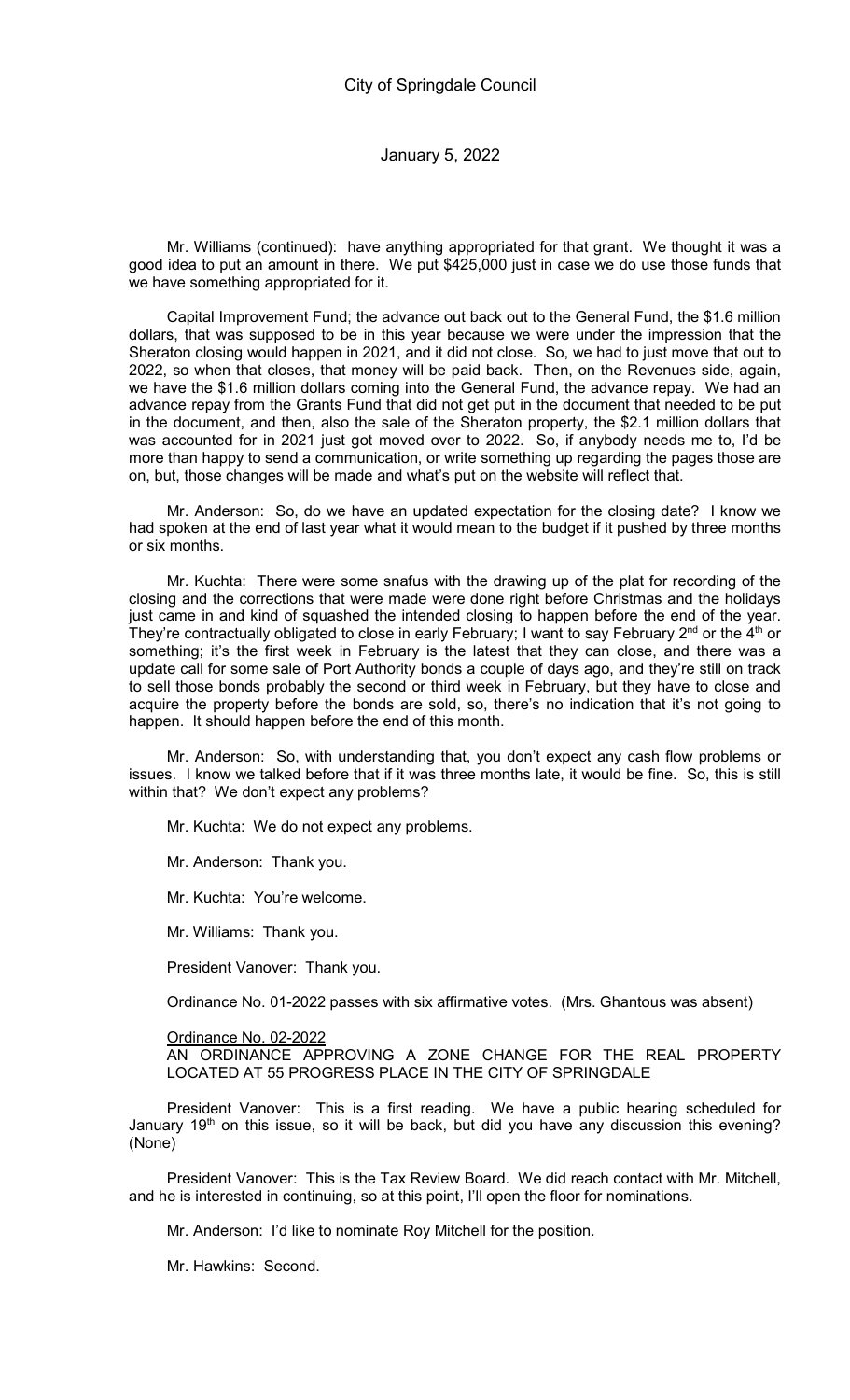President Vanover: Any other nominees? (None) Then I'll close the nominations, and Mrs. McNear ask that you read Resolution R24-2021 with Roy Mitchell's name.

Resolution No. R24-2021

A RESOLUTION APPOINTING ROY MITCHELL TO SERVE AS A MEMBER OF THE CITY OF SPRINGDALE TAX REVIEW BOARD FOR THE TERM ENDING DECEMBER 31, 2023

Mr. Anderson made a motion to adopt Resolution No. R24-2021; Mr. Hawkins seconded.

Resolution No. R24-2021 passes with six affirmative votes. (Mrs. Ghantous was absent)

Resolution No. R01-2022

A RESOLUTION AUTHORIZING THE INVESTMENT OF MUNICIPAL FUNDS

Mrs. Sullivan-Wisecup made a motion to adopt Resolution No. R01-2022; Mr. Ramirez seconded.

Mr. Anderson: I know this is an area that was adjusted with the charter change that's due after Mrs. McNear's term is up. Who would make these investment decisions after that? Where would this authority move to? Do we know yet? Would it be Mr. Williams? Or is it to be determined?

Mr. Uhl: You are correct. That will be Mr. Williams who would be in the Finance Director position when it's re-titled.

Mr. Anderson: So, we would still get a resolution like this, we would just be changing it to the Finance Director, Mr. Williams in the future?

Mr. Uhl: Correct.

Mr. Anderson: Thank you.

Resolution No. R01-2022 passes with six affirmative votes. (Mrs. Ghantous was absent)

Resolution No. R02-2022

A RESOLUTION REQUESTING ADVANCE PAYMENT FROM THE HAMILTON COUNTY AUDITOR

Mrs. Sullivan-Wisecup made a motion to adopt Resolution No. R02-2022; Mr. Hawkins seconded.

Resolution No. R02-2022 passes with six affirmative votes. (Mrs. Ghantous was absent)

Old Business

President Vanover: We have a couple of items on committees that we need to take care of. On the Civil Service Review Committee, currently, well, the expiring term was Mr. Anderson, and Mr. Hawkins, and we need to reappoint, well I guess we, let's see, wait a minute here, we have to reappoint those or other members thereto. So, I guess at this point we'll open the floor for nominations for the Civil Service Review Board.

Mr. Anderson: I'd like to nominate Mr. Lawrence Hawkins for the Civil Service Review Board, if he's willing.

Mr. Ramirez: Second.

Mrs. Sullivan-Wisecup: I would like to nominate Jeffrey Anderson to the Civil Service Review Board as well.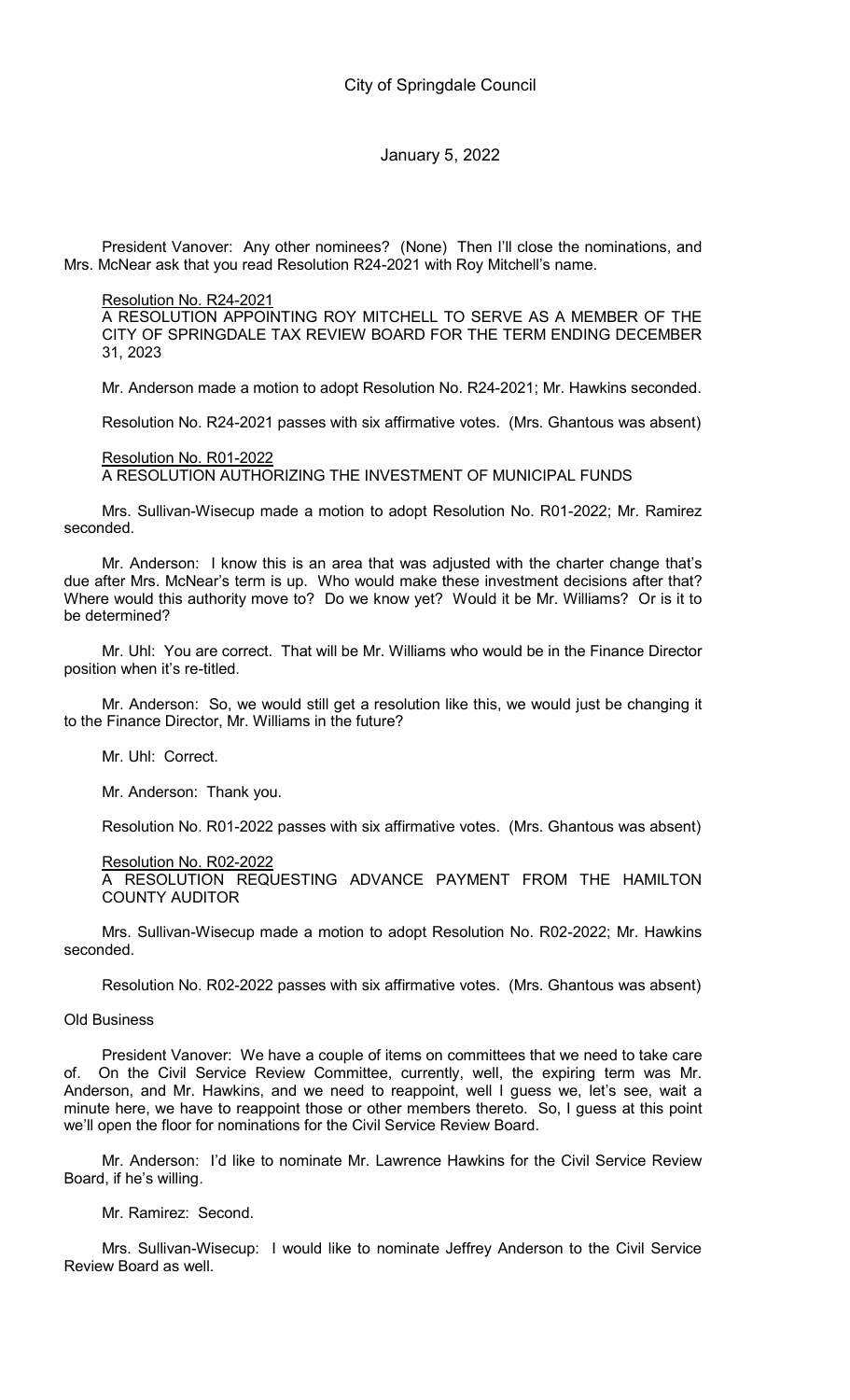Mr. Ramirez: Second.

President Vanover: Any other nominations? (None) Then Mrs. McNear will you poll Council on the appointment of Mr. Anderson and Mr. Hawkins to the Civil Service Review Board.

Mrs. McNear: Okay, we're going to do something different since we have different people making nominations. I'm just going straight down the line here. I guess I should have asked Mr. Braun if that was okay. (Mr. Braun confirmed that was acceptable). Okay. Perfect. Thank you.

Mr. Anderson and Mr. Hawkins were reappointed to the Civil Service Review Board with six affirmative votes.

President Vanover: Welcome back to the board gentlemen, and one other board. We have the Volunteer Firefighter Dependents Board. This is a Council appointment and currently, Mr. Ramirez and Mr. Anderson were on that board, so, I'll open up for nominations to that board.

Mrs. Sullivan-Wisecup: I would like to nominate both Mr. Anderson and Mr. Ramirez to the Board if they would like to continue.

Mr. Jacobs: Second.

Mr. Anderson and Mr. Ramirez were reappointed to the Volunteer Firefighter Dependents Board with six affirmative votes.

President Vanover: Welcome back to the board Mr. Ramirez and Mr. Anderson. That takes care of our housekeeping.

#### New Business

Mrs. McNear: Council, on the dais this evening when you got here you would have found a liquor license request from Taqueria El Monarca Corp & Patio at 11449 Princeton Pike to Lopez Rizo Group LLC DBA Taqueria Don Chago & Patio at the same address. It looks just like a transfer. This is D5 and D6. This is the former, or the original Chipotle location just to orient yourselves to where this one is. Do we have any issues or concerns with this particular item? (None) Alright, we'll go ahead and get the paperwork filed. Thank you.

#### Executive Session – Economic Development

Mrs. Sullivan-Wisecup: I would like to make a motion to go into Executive Session to discuss economic development pursuant to our charter.

Mr. Ramirez: Second.

The motion to move to adjourn into an Executive Session to discuss economic development pursuant to the City of Springdale Charter passes with six affirmative votes. Council departed chambers at 7:44 p.m. Council returned at 7:57 p.m.

## Meetings and Announcements

Mrs. Sullivan-Wisecup: Our Planning Commission meeting that I had announced was schedule for next Tuesday has been cancelled due to nothing on the agenda, so we do not have a Planning Commission meeting this month.

Mr. Jacobs: Springdale Board of Health will meet on Thursday, January 13<sup>th</sup> adjacent to these chambers.

Mayor Webster: Is the BZA meeting for January also cancelled?

Mr. Anderson: That's right. It was cancelled, but we never announced it. But, yes, I was going to mention it at the next meeting. The BZA for January is not going to happen. Nothing on the agenda.